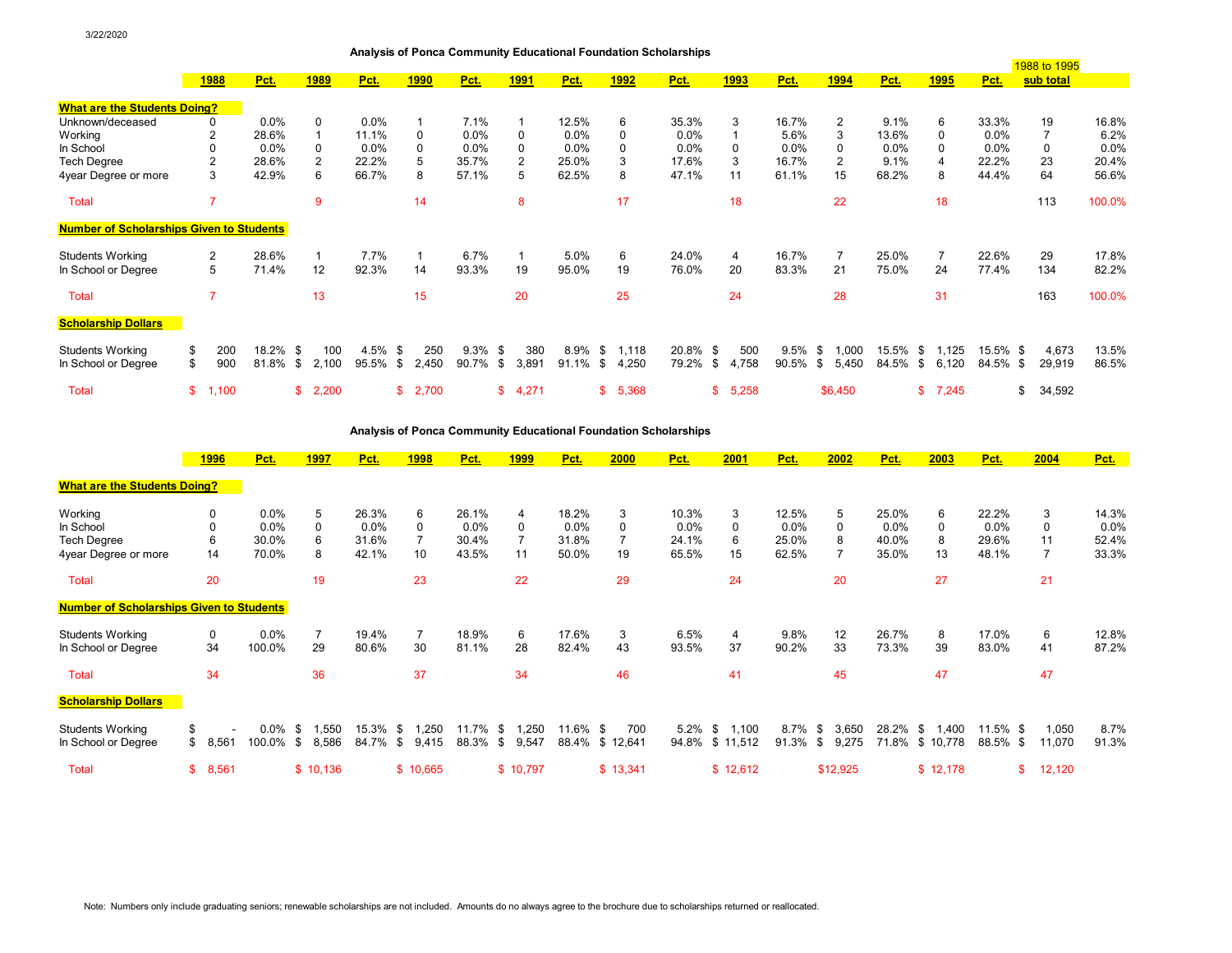## **Analysis of Ponca Community Educational Foundation Scholarships**

|                                                 | 2005        | Pct.  | 2006          | Pct.     | 2007           | Pct.    | 2008         | Pct.    | 2009           | Pct.     | 2010            | Pct.  | 2011         | Pct.  | 2012        | Pct.       | 2013           | Pct.  |
|-------------------------------------------------|-------------|-------|---------------|----------|----------------|---------|--------------|---------|----------------|----------|-----------------|-------|--------------|-------|-------------|------------|----------------|-------|
| <b>What are the Students Doing?</b>             |             |       |               |          |                |         |              |         |                |          |                 |       |              |       |             |            |                |       |
| Working                                         | 6           | 23.1% | 8             | 30.8%    | 4              | 14.8%   | 5            | 19.2%   | $\overline{7}$ | 41.2%    | 2               | 9.5%  | 4            | 16.0% | 5           | 21.7%      |                | 3.3%  |
| In School                                       | 0           | 0.0%  | 0             | 0.0%     | $\Omega$       | 0.0%    | 0            | $0.0\%$ | 0              | 0.0%     | $\Omega$        | 0.0%  | 0            | 0.0%  | 0           | $0.0\%$    | $\overline{2}$ | 6.7%  |
| <b>Tech Degree</b>                              | 9           | 34.6% | 9             | 34.6%    | 6              | 22.2%   | 6            | 23.1%   |                | 41.2%    |                 | 33.3% | 3            | 12.0% | 5           | 21.7%      |                | 23.3% |
| 4 year Degree or more                           | 11          | 42.3% | 9             | 34.6%    | 17             | 63.0%   | 15           | 57.7%   | 3              | 17.6%    | 12              | 57.1% | 18           | 72.0% | 13          | 56.5%      | 20             | 66.7% |
| <b>Total</b>                                    | 26          |       | 26            |          | 27             |         | 26           |         | 17             |          | 21              |       | 25           |       | 23          |            | 30             |       |
| <b>Number of Scholarships Given to Students</b> |             |       |               |          |                |         |              |         |                |          |                 |       |              |       |             |            |                |       |
| <b>Students Working</b>                         | 11          | 22.9% | 11            | 22.0%    | 8              | 15.4%   | 8            | 14.5%   | 16             | 34.0%    | 2               | 3.3%  | -7           | 13.2% | 6           | 11.8%      |                | 1.8%  |
| In School or Degree                             | 37          | 77.1% | 39            | 78.0%    | 44             | 84.6%   | 47           | 85.5%   | 31             | 66.0%    | 59              | 96.7% | 46           | 86.8% | 45          | 88.2%      | 54             | 98.2% |
| <b>Total</b>                                    | 48          |       | 50            |          | 52             |         | 55           |         | 47             |          | 61              |       | 53           |       | 51          |            | 55             |       |
| <b>Scholarship Dollars</b>                      |             |       |               |          |                |         |              |         |                |          |                 |       |              |       |             |            |                |       |
| <b>Students Working</b>                         | \$<br>2,100 | 17.8% | 2,025<br>- \$ | 16.4% \$ | .500           | $9.7\%$ | .350<br>- \$ | 7.6%    | 6,250<br>- \$  | 38.9% \$ | 200             | 1.1%  | 1,650<br>-\$ | 11.2% | 850<br>- \$ | $5.3\%$ \$ | 100            | 0.6%  |
| In School or Degree                             | 9,711<br>\$ | 82.2% | \$10,336      |          | 83.6% \$13,975 | 90.3%   | \$16,485     | 92.4%   | 9,800<br>- \$  |          | 61.1% \$ 18,457 | 98.9% | \$13,067     | 88.8% | \$15,265    | 94.7% \$   | 16,593         | 99.4% |
| <b>Total</b>                                    | \$11,811    |       | \$12,361      |          | \$15,475       |         | \$17,835     |         | \$16,050       |          | \$18,657        |       | \$14,717     |       | \$16,115    | \$         | 16,693         |       |

**Analysis of Ponca Community Educational Foundation Scholarships**

|                                                 |           |          |                |            |                 |             |                          |            |                          |         |                  |         |      |      |      |      | 1990-        | 2019        |
|-------------------------------------------------|-----------|----------|----------------|------------|-----------------|-------------|--------------------------|------------|--------------------------|---------|------------------|---------|------|------|------|------|--------------|-------------|
|                                                 | 2014      | Pct.     | 2015           | Pct.       | 2016            | Pct.        | 2017                     | Pct.       | 2018                     | Pct.    | 2019             | Pct.    | 2020 | Pct. | 2021 | Pct. | <b>Total</b> | <u>Pct.</u> |
| <b>What are the Students Doing?</b>             |           |          |                |            |                 |             |                          |            |                          |         |                  |         |      |      |      |      |              |             |
| Working                                         |           |          | 2              | 10.5%      | $\overline{2}$  | 15.4%       | $\mathbf 0$              | 0.0%       | 0                        | 0.0%    | 0                | 0.0%    |      |      |      |      | 108          | 16.2%       |
| In School                                       |           | 5.6%     | 8              | 42.1%      | 9               | 69.2%       | 21                       | 95.5%      | 28                       | 100.0%  | 28               | 100.0%  |      |      |      |      | 97           | 14.5%       |
| <b>Tech Degree</b>                              | 6         | 33.3%    | 5              | 26.3%      | 2               | 15.4%       |                          | 4.5%       | 0                        | $0.0\%$ | 0                | $0.0\%$ |      |      |      |      | 162          | 24.3%       |
| 4year Degree or more                            | 10        | 55.6%    | $\overline{4}$ | 21.1%      | $\Omega$        | $0.0\%$     | $\mathbf{0}$             | 0.0%       | 0                        | 0.0%    | $\Omega$         | 0.0%    |      |      |      |      | 300          | 45.0%       |
| <b>Total</b>                                    | 18        |          | 19             |            | 13              |             | 22                       |            | 28                       |         | 28               |         |      |      |      |      | 667          | 100.0%      |
| <b>Number of Scholarships Given to Students</b> |           |          |                |            |                 |             |                          |            |                          |         |                  |         |      |      |      |      |              |             |
| <b>Students Working</b>                         | 3         | 6%       | $\overline{4}$ | 8.2%       | $\overline{7}$  | 14.3%       | $\mathbf 0$              | 0.0%       | $\mathbf 0$              | 0.0%    | 0                | 0.0%    |      |      |      |      | 166          | 12.5%       |
| In School or Degree                             | 48        | 94%      | 45             | 91.8%      | 42              | 85.7%       | 46                       | ######     | 58                       | 100.0%  | 68               | 100.0%  |      |      |      |      | 1157         | 87.5%       |
| <b>Total</b>                                    | 51        |          | 49             |            | 49              |             | 46                       |            | 58                       |         | 68               |         |      |      |      |      | 1323         | 100.0%      |
| <b>Scholarship Dollars</b>                      |           |          |                |            |                 |             |                          |            |                          |         |                  |         |      |      |      |      |              |             |
| <b>Students Working</b>                         | 300<br>\$ | $2\%$ \$ | 600            | $4.1\%$ \$ | 1,975           | $12.0\%$ \$ | $\overline{\phantom{0}}$ | $0.0\%$ \$ | $\overline{\phantom{a}}$ | 0.0%    | $\Omega$         | 0.0%    |      |      |      |      | 35,523<br>\$ | 9.3%        |
| In School or Degree                             | \$15,807  |          | 98% \$13,920   |            | 95.9% \$ 14,450 |             | 88.0% \$16,100           |            | ######\$19,265           |         | 100.0% \$ 22,655 | 100.0%  |      |      |      |      | \$347,190    | 90.7%       |
| <b>Total</b>                                    | \$16,107  |          | \$14,520       |            | \$16,425        |             | \$16,100                 |            | \$19,265                 |         | \$22,655         |         |      |      |      |      | \$382,713    | 100.0%      |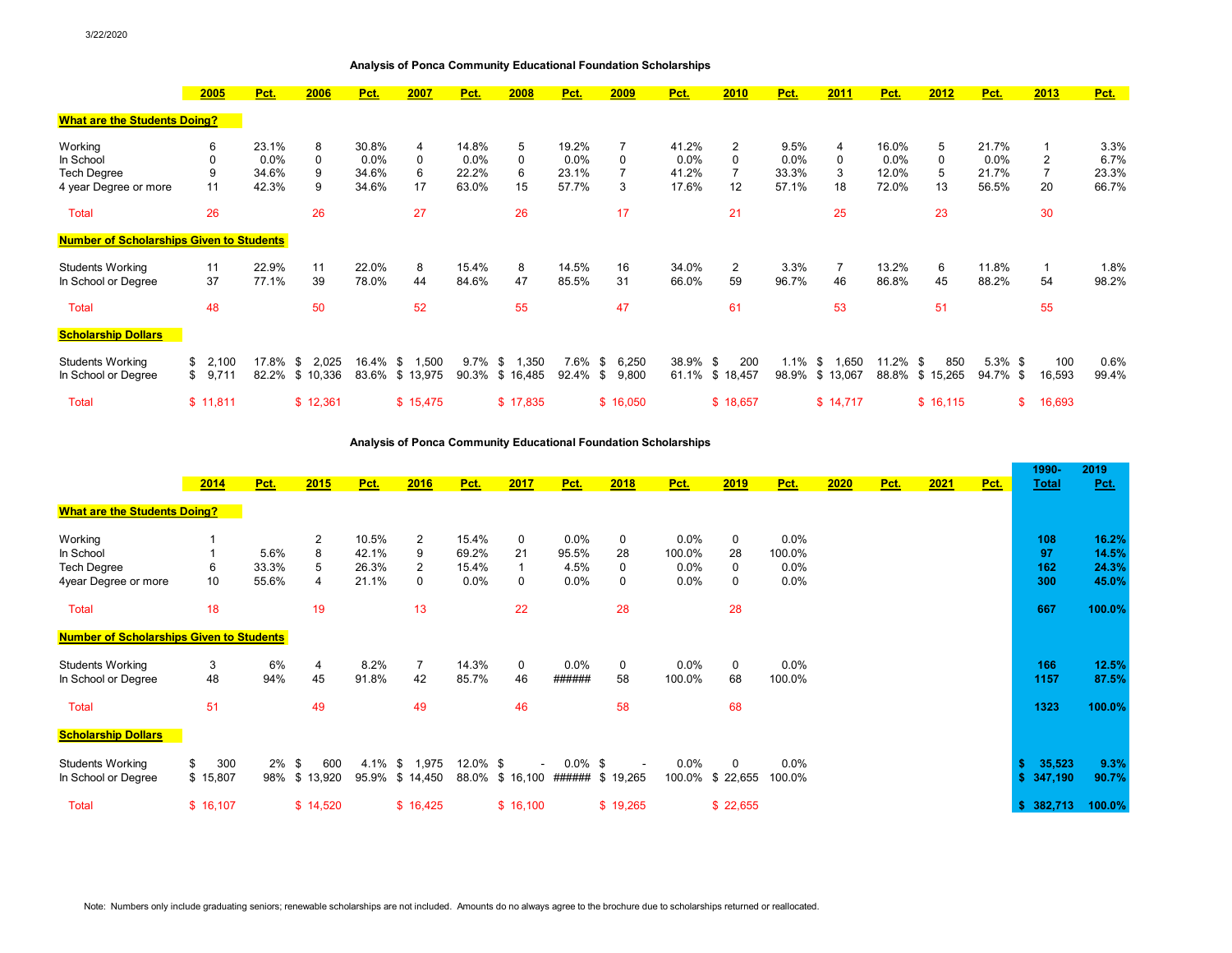

The scholarships given to seniors graduating from Ponca Public Schools has been analyzed for the past thirty-two years, from 1988-2019. In that time period, a total of 667 students have received 1,323 scholarships worth \$382,713. Of the 667 students, 108 of them are working representing 16% of the total students and 84% are in school, have a tech degree or a four year degree. That percentage is even lower when you look at the 1,323 scholarships that have been given - only 13% of the number of scholarship given are working. The most important percentage is that of the dollar amount of scholarship given. Only 9% of the \$382,713 given in total scholarship dollars during this time period has been given to students who are working. The remaining 91% of the scholarship dollars have been given to students in school or with a degree.